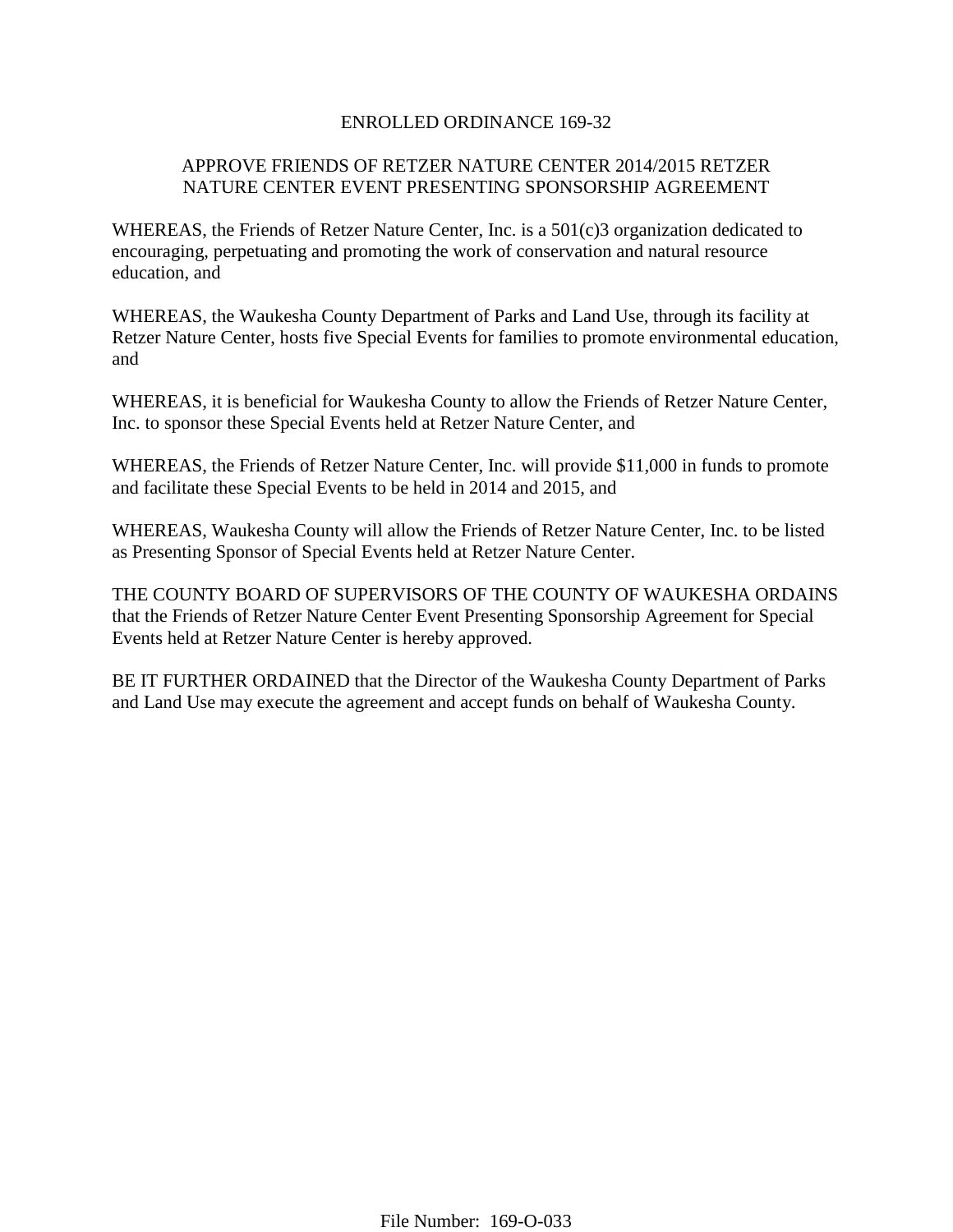## APPROVE FRIENDS OF RETZER NATURE CENTER 2014/2015 RETZER NATURE CENTER EVENT PRESENTING SPONSORSHIP AGREEMENT

Presented by: Land Use, Parks and **Environment Committee** 

Approved by: **Finance Committee** 

ames  $C$ 

Walter L. Kolb, Chair

Jim Batzko

Jennifer Grant

Keith Hammitt

Eric Highum

Pauline T. Jaske

Thomas J. Schellinger

Eric Highum

Heinrich, Chair

Demuch

**Richard Morris** 

ry Nol Larry Nelson

aul

Duane E. Paulson

**Steve Whittow** 

William J. Zabórowski

The foregoing legislation adopted by the County Board of Supervisors of Waukesha County, Wisconsin, was presented to the County Exceutive on:

Date:  $7/32/14$ ttum Kathleen Novack, County Clerk

The foregoing legislation adopted by the County Board of Supervisors of Waukesha County, Wisconsin, is hereby:

Approved:  $\blacktriangleright$ Vetoed:

Date: 7-24

annel

Daniel P. Vrakas, County Executive

169-O-033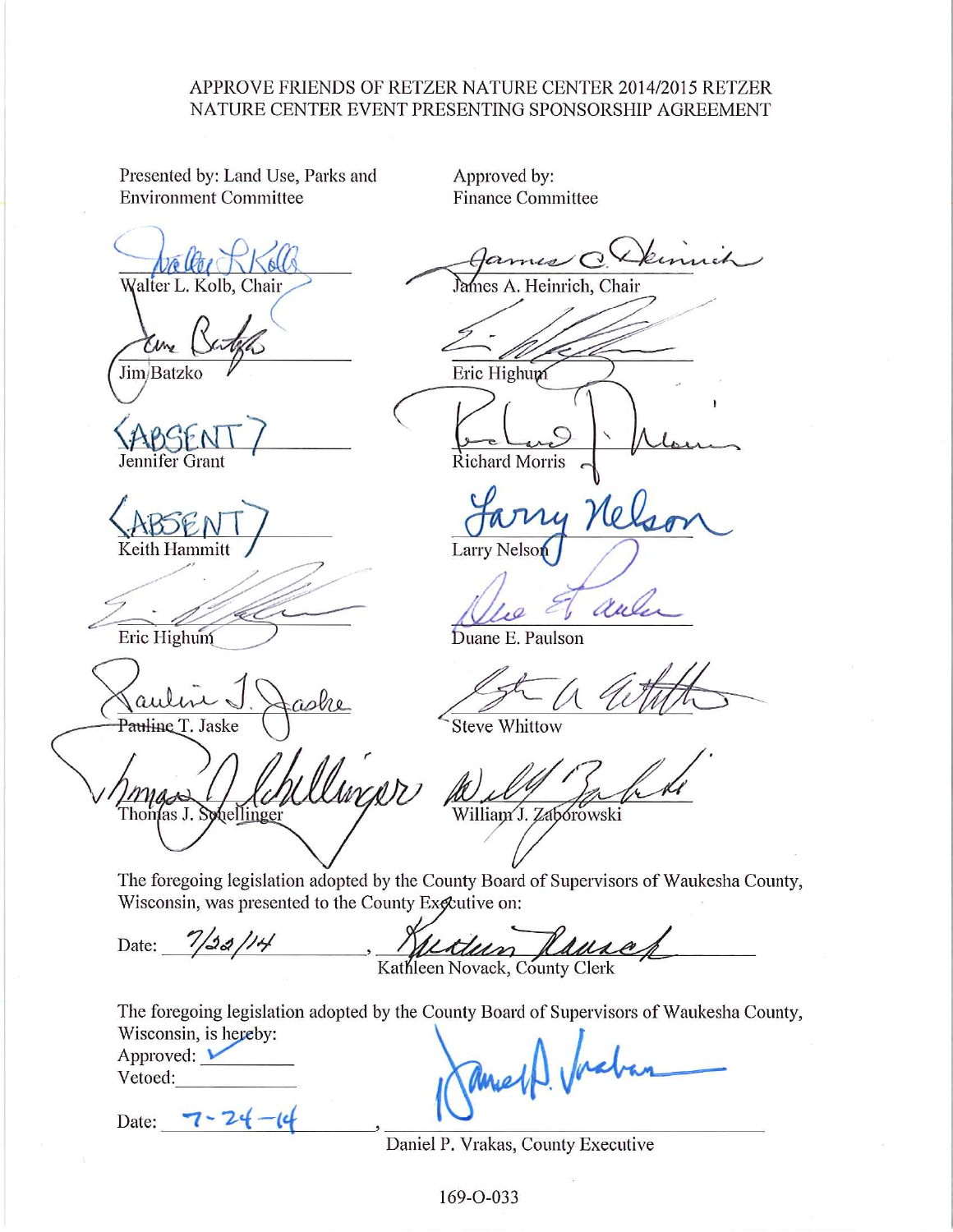### Friends of Retzer Nature Center 2014/2015 Retzer Nature Center **Event Presenting Sponsorship Agreement**

This agreement ("Agreement") is made by and between Waukesha County, having a principal mailing address of 515 W Moreland Blvd., Room AC230, Waukesha, WI 53188 and Friends of Retzer Nature Center, having a principal mailing address of S14 W28167 Madison St, Waukesha, WI 53188.

WHEREAS, Waukesha County intends to arrange and produce annual community events at Retzer Nature Center (the "Events"). The Events during the 2014/2015 Season are:

Apple Harvest Festival sponsored by AppleTree Credit Union - September 20, 2014

Howl-O-Ween - October 17, 2014 JanBoree Children's Activities - January 18, 2015 Wild Winter Nights - February 7, 2015 Earth Week - April 19-25, 2015

WHEREAS, Friends of Retzer is desirous of purchasing certain sponsorship rights to the 2014/2015 **Season Events;** 

NOW, THEREFORE, in consideration of the mutual covenants and promises contained herein and other good and valuable consideration, the receipt and sufficiency of which are hereby acknowledged, Waukesha County and Friends of Retzer Nature Center agree as follows:

- 1. For and in consideration of the payment of \$11,000, Friends of Retzer Nature Center is designated the Presenting Sponsor of the Retzer Nature Center's 2014/2015 Season Events.
	- \$1,000 Friends of Retzer Nature Center Activities - JanBoree \$1,000 Friends of Retzer Nature Center Wild Winter Nights \$2,000 Friends of Retzer Nature Center Earth Week \$5,000 Friends of Retzer Nature Center Apple Harvest Festival Sponsored by Apple Tree Credit Union (contracted through 2014) \$2,000 Friends of Retzer Nature Center Howl-O-Ween \$11,000
	- a. Waukesha County agrees to provide the following benefits to Friends of Retzer Nature **Center as Presenting Sponsor:** 
		- i. Free Event admission to Friends of Retzer Nature Center Members:
		- ii. Friends of Retzer Nature Center logo featured prominently in any print or broadcast advertising that may exist for the Events, including all media materials and press releases;
		- iii. Friends of Retzer Nature Center logo and link on Waukesha County's web pages for these Events:
		- iv. Friends of Retzer Nature Center logo on Sponsor Thank-You Board(s);
		- v. Space during the Events for informational display/material provided and staffed by Friends of Retzer Nature Center.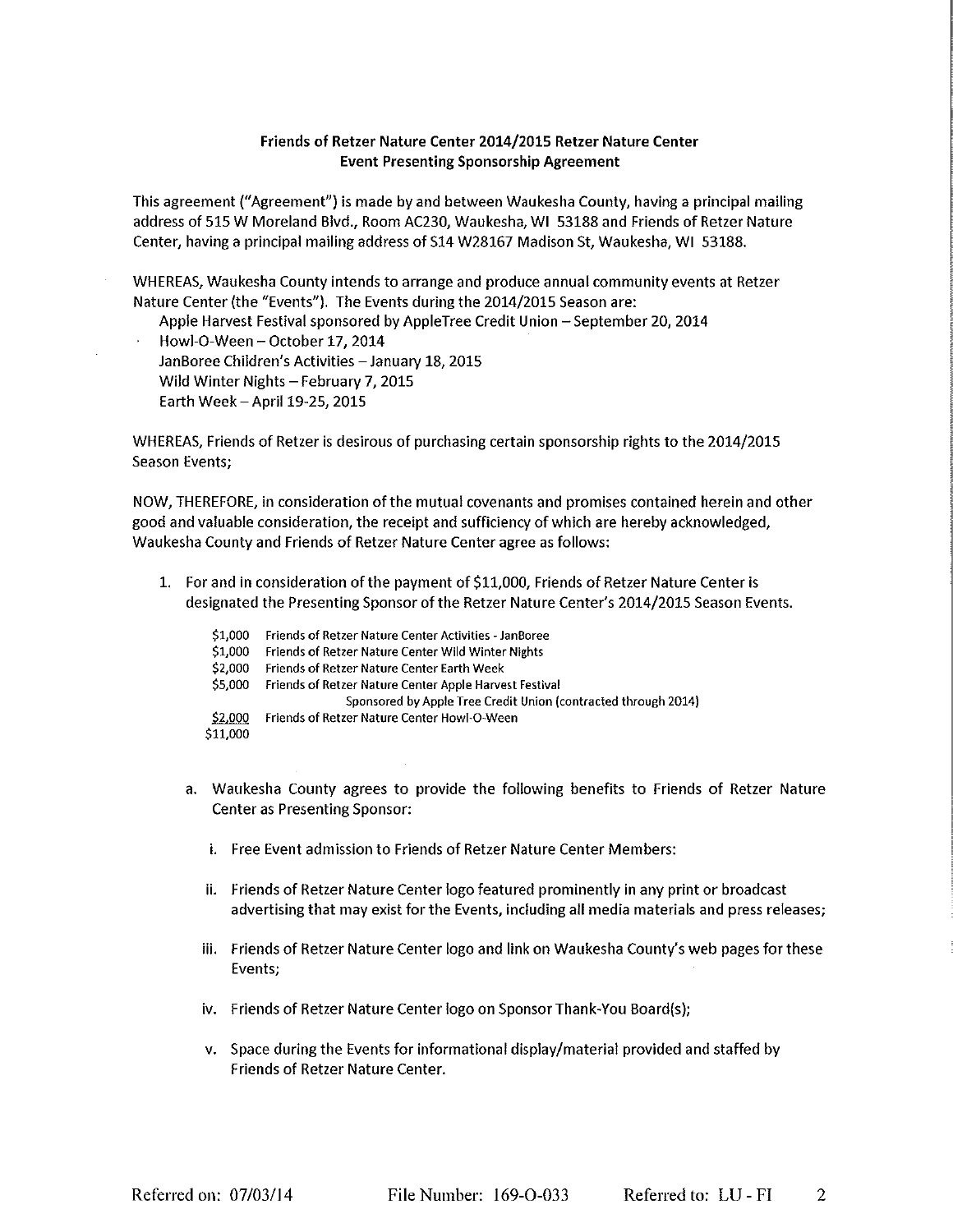- vi. One (1) banner (not to exceed 6 feet in length) provided by Friends of Retzer Nature Center at the entrance of the festival grounds.
- b. As Presenting Sponsor, Friends of Retzer Nature Center agrees to provide Waukesha County with the following:
	- i. Friends of Retzer Nature Center logo to be used on promotional material;
	- ii. Required specifications for Friends of Retzer Nature Center logo usage;
	- iii. Friends of Retzer Nature Center web address and link back to Waukesha County Parks Web site:
	- iv. Right to approve promotional materials for events when using the news media (published or broadcast) provided by Friends of Retzer Nature Center, Inc.
- 2. The Events. At Waukesha County's sole expense, Waukesha County agrees to perform all acts necessary for the holding of the aforesaid Events on the aforesaid date(s). Waukesha County agrees to produce the Events in compliance with all applicable laws and regulations and the following specifications:
	- a. The Events shall be produced in a first-class manner in accordance with the prevailing professional, ethical and business standards, with the utmost regard for the safety of all persons, property, the environment and Sponsor's goodwill.
	- b. Force Majeure, acts of God, or other causes beyond the control of either party delaying or causing the cancellation or delay of the Events will not subject Waukesha County or Friends of Retzer Nature Center to any liability for damages arising from or related thereto.
	- c. All arrangements and costs for the Events (any financial loss relating thereto) shall be solely Waukesha County's responsibility, and Friends of Retzer Nature Center shall have no obligation to pay any such amounts to Waukesha County or others as a result of the Events. Nothing in this paragraph however shall be construed as relieving Friends of Retzer Nature Center from its obligation to pay the amounts payable to Waukesha County specified in paragraph 1 above, or any other amounts set forth in any separate agreement between the parties or otherwise incurred independently by Friends of Retzer Nature Center through its own actions.
- 3. Term. The term of the Agreement will commence on August 1, 2014 and will remain in full force and effect until July 31, 2015 ("2014/2015 Season"). Any renewal upon exercise of the right of first refusal to Presenting Sponsorship provided for in this Agreement will be subject to a payment equal or greater to projected costs of the future Events contracted for. Yearly payment to be received by August 15 following the commencement of the Agreement. The right of first refusal for Presenting Sponsorship of the 2015/2016 Season Events shall be exercised by May 1, 2015 in order to be listed with events in the Winter Environmental Education Guide or be forfeited.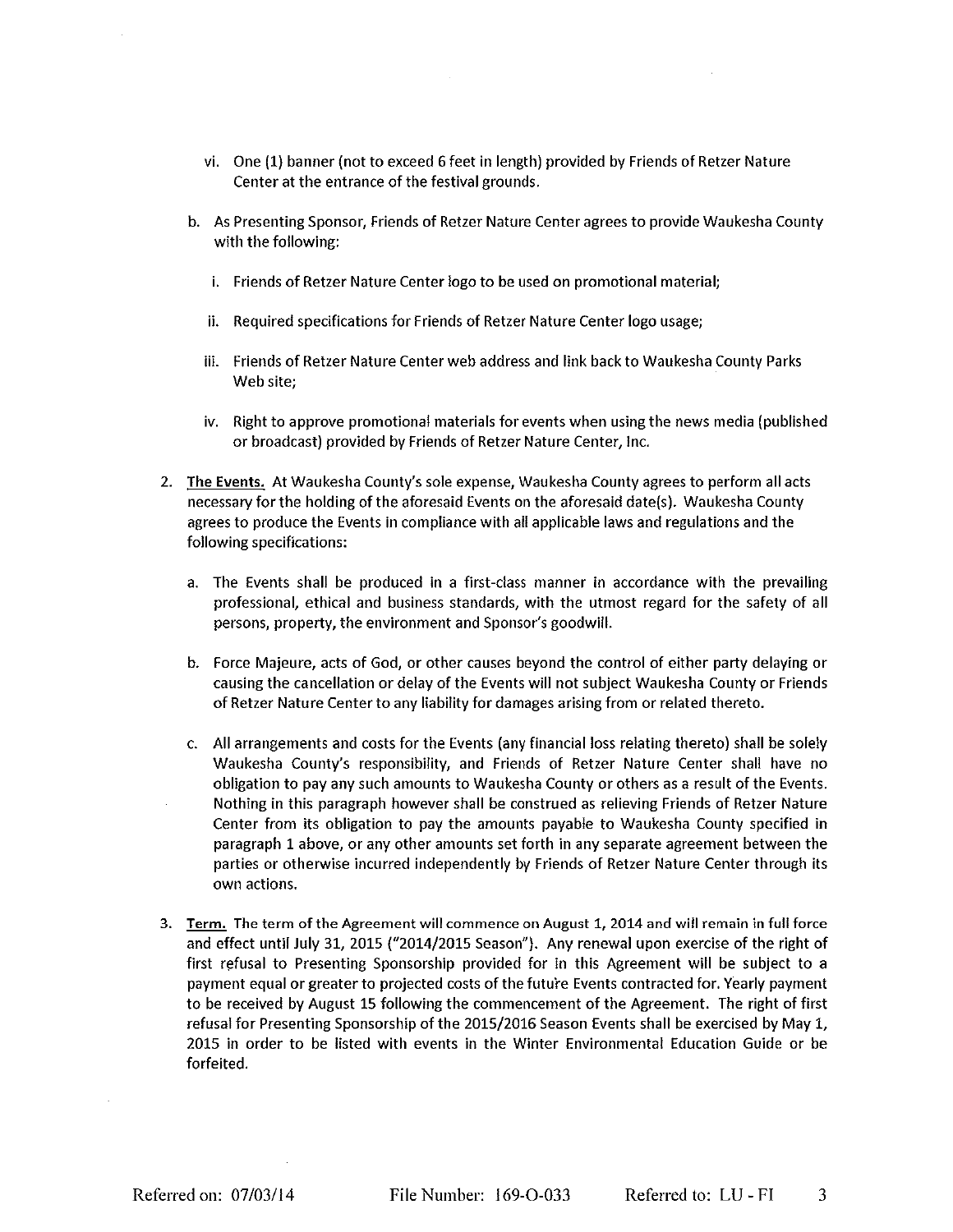- 4. Termination. Either party may terminate the Agreement immediately upon serving written notice of intent to do so in the event of any of the following circumstances:
	- a. Violation of any federal, state, municipal or local law, regulation, ordinance, ruling or judgment by either party as they relate to the Events or the parties business;
	- b. If there is a default by either party under the provisions of the Agreement, and said party shall have failed to completely cure the default within five (5) days after being given written notice of the default by the other party.

5. Independent Parties. The parties hereto agree that nothing in this Agreement is intended to create, nor shall anything herein be construed or interpreted as creating, a partnership, joint venture or any other such mutual relationship between Waukesha County and Friends of Retzer Nature Center, and both parties understand that, except as otherwise expressly agreed to herein, each shall be responsible for its own separate debts, obligations and liabilities.

6. Amendments. This Agreement may be amended or altered only by a written agreement signed by all of the parties hereto.

7. Entire Agreement. This instrument contains the entire agreement of the parties hereto, it being agreed that there are no verbal or other written agreements pertaining to the subject matter hereof.

8. Captions and Headings. All captions and paragraph headings are for convenience and shall not be construed as in any way limiting or altering any of the language contained in this Agreement.

9. Cancellation, Acts of God, War. In the event that any one or more of the Events does not take place due to any cause beyond the reasonable control (e.g. acts of war, acts of God, or other force majeure type of events) of the parties, Waukesha County shall have the right to cancel this Agreement upon written notice to Friends of Retzer Nature Center of the occurrence of such an event or to postpone the Event. In the event of postponement of the Event, all terms and conditions of the Agreement shall apply. In the event of cancellation of the Event by Waukesha County pursuant to this paragraph, Friends of Retzer Nature Center shall be entitled to a refund of any monies paid pursuant to paragraph 1 of this Agreement that have not been expended prior to the time of cancellation or, at the option of Friends of Retzer Nature Center, such monies may be applied to any future yearly payment due hereunder.

10. Notices. All notices, requests or instructions hereunder shall be in writing and delivered personally or sent by U.S. mail, postage prepaid, to the party intended to receive such notice, request or instruction at such party's address shown in the opening paragraph of this Agreement.

11. Assignment. This Agreement shall not be assigned or transferred without the written consent of all parties hereto.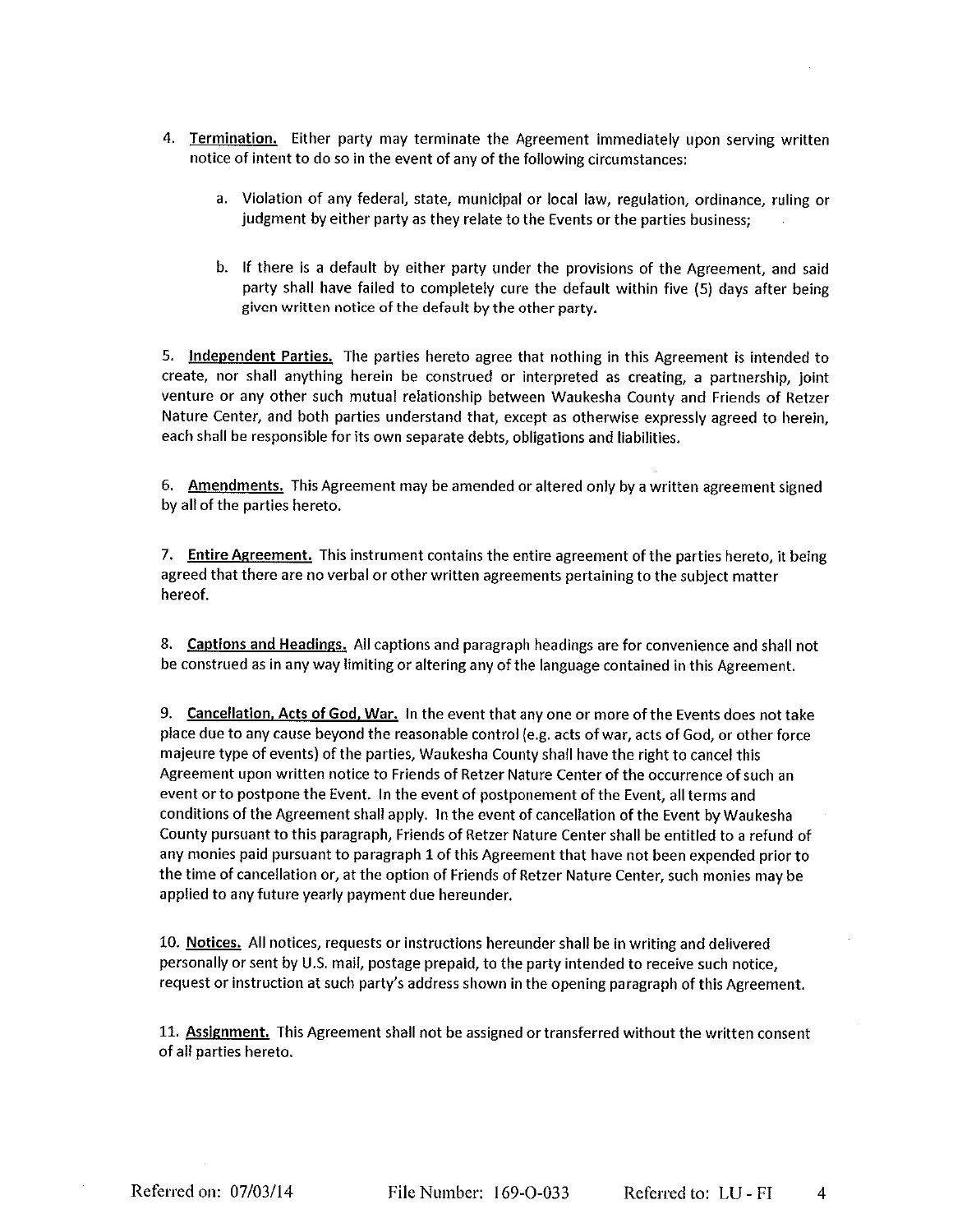12. Binding Nature of Agreement. All terms, conditions and provisions of this Agreement shall be binding upon the substitutes, successors and assigns of the parties.

13. Governing Law, Venue and Severability. The laws of the State of Wisconsin shall apply and bind the parties in any and all questions arising hereunder, and the parties expressly agree that the Circuit Court for Waukesha County shall be the sole jurisdiction in which any action or proceeding may be initiated or maintained with respect to this Agreement or the Events. If any provision of this Agreement in any way violates or contravenes the laws of any applicable county, state or municipality, such provision shall be deemed not to be a part of this Agreement and the remainder of the Agreement shall remain in full force and effect. Invalidity and unenforceability of any provision hereof shall in no way affect the validity and enforceability of any other provision.

14. Counterparts. This Agreement may be executed in two or more counterparts, each of which shall be deemed to be an original, and all of which together shall constitute one and the same instrument.

IN WITNESS WHEREOF, the parties hereto, by their signatures below, hereby agree to the terms and conditions set forth above, and represent their authority to bind the respective party hereto, as of the day and year written below.

#### FRIENDS OF RETZER NATURE CENTER

| <b>WAUKESHA COUNTY</b> |                                                                    |
|------------------------|--------------------------------------------------------------------|
| Dated: 2014            |                                                                    |
|                        | Name: Dale R. Shaver                                               |
|                        | Title: Director, Waukesha County Department of<br>Parks & Land Use |
|                        |                                                                    |
|                        |                                                                    |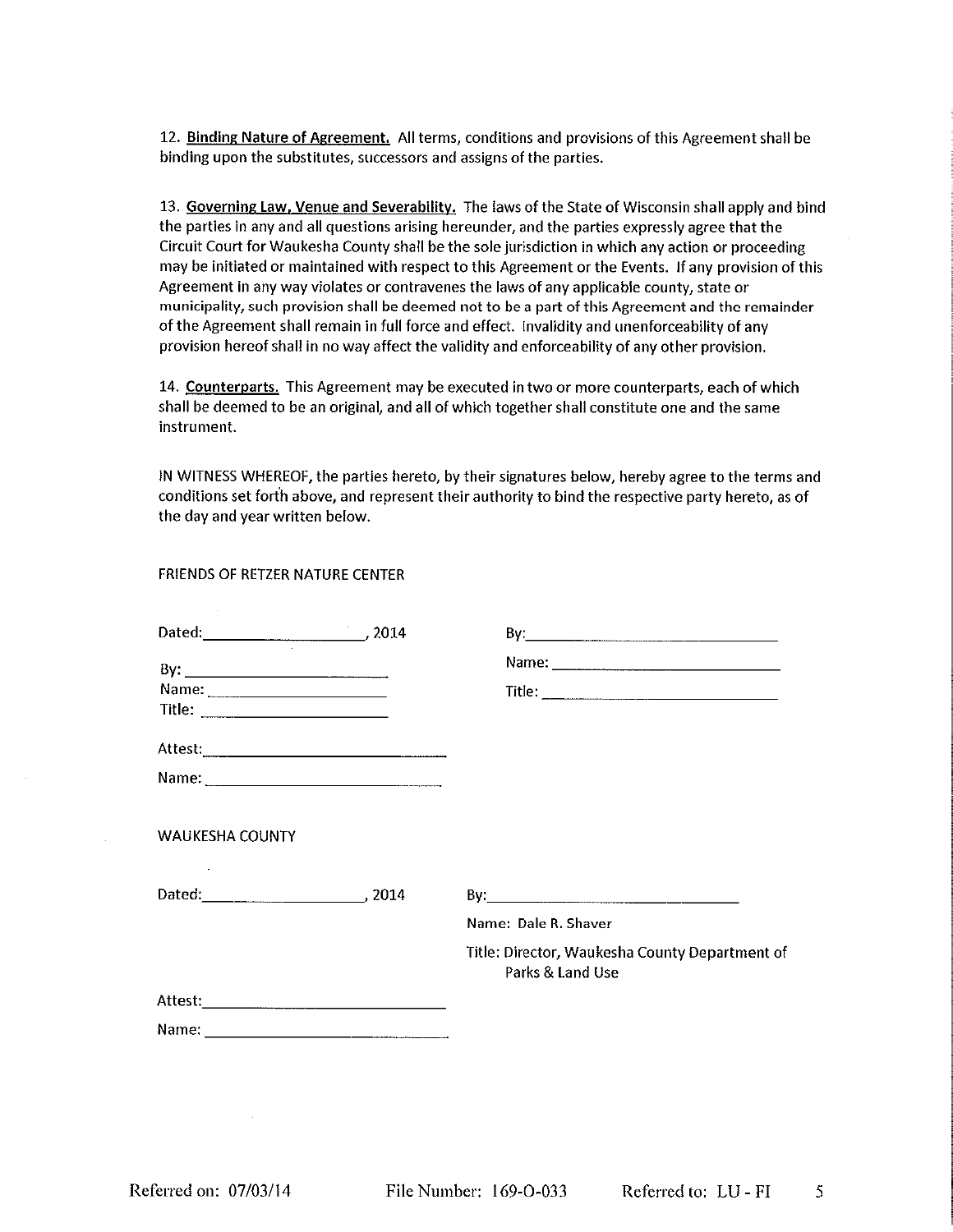## **FISCAL NOTE**

## APPROVE FRIENDS OF RETZER NATURE CENTER 2014/2015 RETZER NATURE CENTER EVENT PRESENTING SPONSORSHIP AGREEMENT

This ordinance authorizes the Parks and Land Use (PLU) department to enter into an event sponsorship agreement with the Friends of Retzer Nature Center from August 1, 2014 to July 31, 2015. Under terms of the agreement, the Friends of Retzer Nature Center will make a total payment of \$11,000 to the County for sponsorship rights to specified seasonal events at Retzer Nature Center. Of the total amount, \$7,000 will be due in 2014, and the remaining \$4,000 due in 2015 and to be included in the Department's proposed 2015 Budget.

The Department will manage any costs related to the terms of the agreement as well as any revenue reductions resulting from Friends of Retzer Nature Center free admissions to seasonal events.

This ordinance results in no direct tax levy impact.

Linda Withowski

Linda G. Witkowski **Budget Manager** 6/4/2014

**ST** 

| Referred on: $07/03/14$ | File Number: 169-O-033 | $\parallel$ Referred to: $LU$ – FI |
|-------------------------|------------------------|------------------------------------|
|                         |                        |                                    |